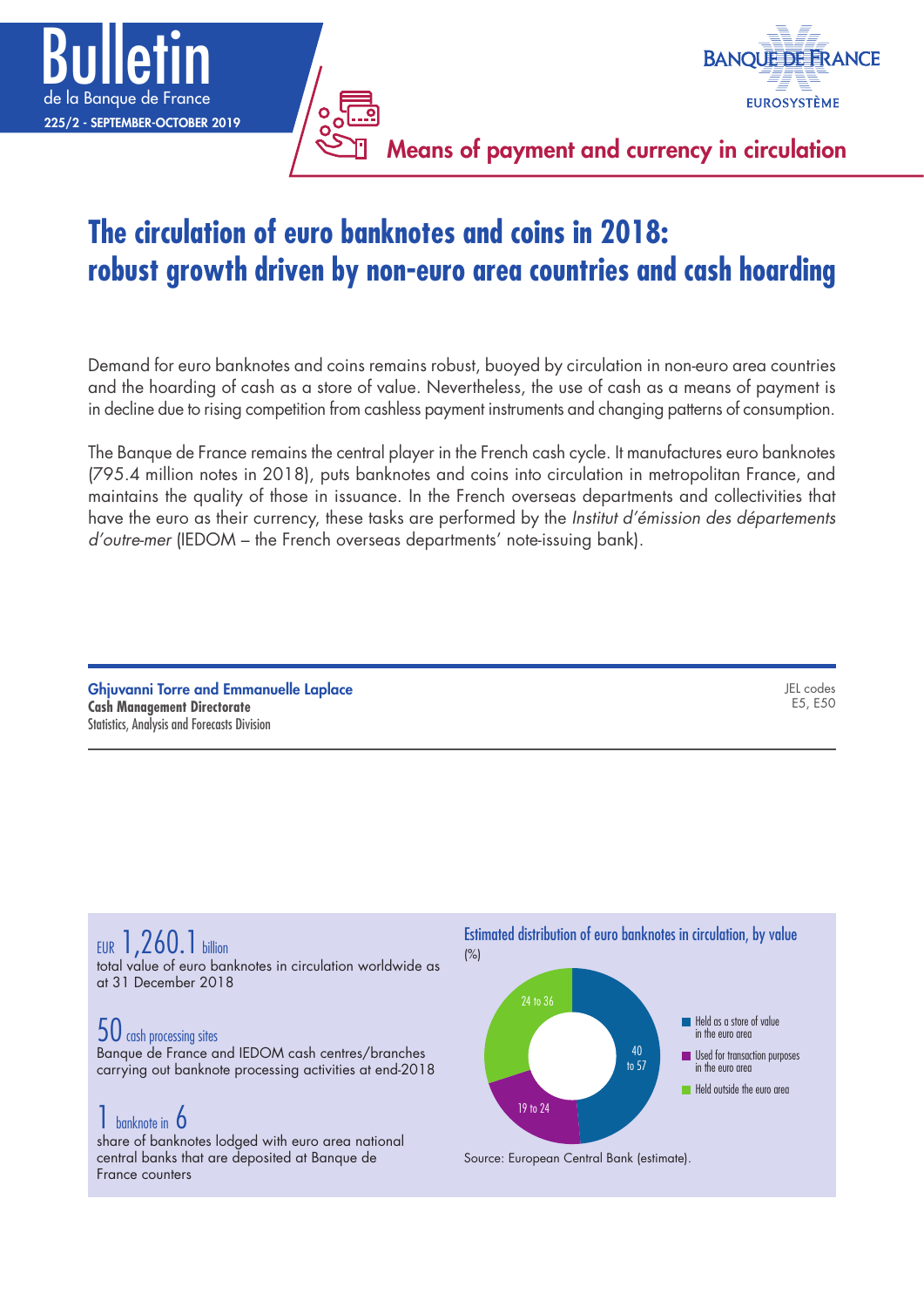



## **1 Robust demand in the Eurosystem and France, buoyed by non-euro area countries and cash hoarding**

In 2018, the Eurosystem continued to register strong demand for euro banknotes and coins: the total amount of cash in circulation (notes and coins combined) rose by 5.1%, reaching EUR 1,260.1 billion at the end of the year (see Chart 1). The value of banknotes in circulation increased by 5.2% to EUR 1,231.1 billion, while the total value of coins rose by 3.6% to EUR 29.0 billion.

The value of euro currency in circulation thus increased at a faster pace than nominal euro area GDP in 2018. This phenomenon, which has been observed consistently since the fiduciary euro was launched in 2002, suggests that the rise in currency in circulation cannot be attributed solely to demand for transaction purposes (i.e. for the payment of goods and services in the euro area).<sup>1</sup> Indeed, the payment instrument market is currently marked by the emergence of alternatives forms of payment to cash and by a shift in patterns of consumption (rise of online shopping). As well as being used as a means of payment, euro banknotes, and especially those with a high face

#### C1 Value of euro banknotes and coins in circulation at year-end between 2009 and 2018

(left-hand scale: amount in EUR billions; right-hand scale: % change)



Source: Banque de France.

**Currency in circulation** 

Note: Banknotes and coins in circulation outside the euro area.

value, are also held by European households as a store of value. In addition, there is an increasing demand for euro notes from outside the euro area.

### The structure of demand

The use of cash as a store of value, which is particularly significant in periods of economic or political uncertainty (such as the bankruptcy of Lehman Brothers in September 2008 and the political uncertainties in Greece at the start of 2015), was confirmed by the 2016 survey conducted by the European Central Bank (ECB) on the use of cash by households in the euro area.<sup>2</sup> Nearly 24% of European respondents said they held cash outside their bank account as a form of precautionary reserve or savings.

Euro banknotes and coins are also used outside the euro area, as evidenced by the demand from non-European central banks and from wholesale banks acting as intermediaries for non-euro area commercial banks and bureaux de change.

According to ECB estimates, between 19% and 24% of the euro banknotes in circulation, by value, are used for transaction purposes, while 24-36% are held as reserves outside the euro area. This suggests that between 40% and 57% are potentially kept as a store of value within the euro area.

C2 Estimated distribution of euro banknotes in circulation, by value



Source: European Central Bank (estimate).

1 Lalouette and Esselink (2018), "Trends and developments in the use of euro cash over the past ten years", *Economic Bulletin*, European Central Bank, Issue 6/2018. 2 Esselink and Hernández (2017), "The use of cash by households in the euro area", *ECB Occasional paper series*, No. 201.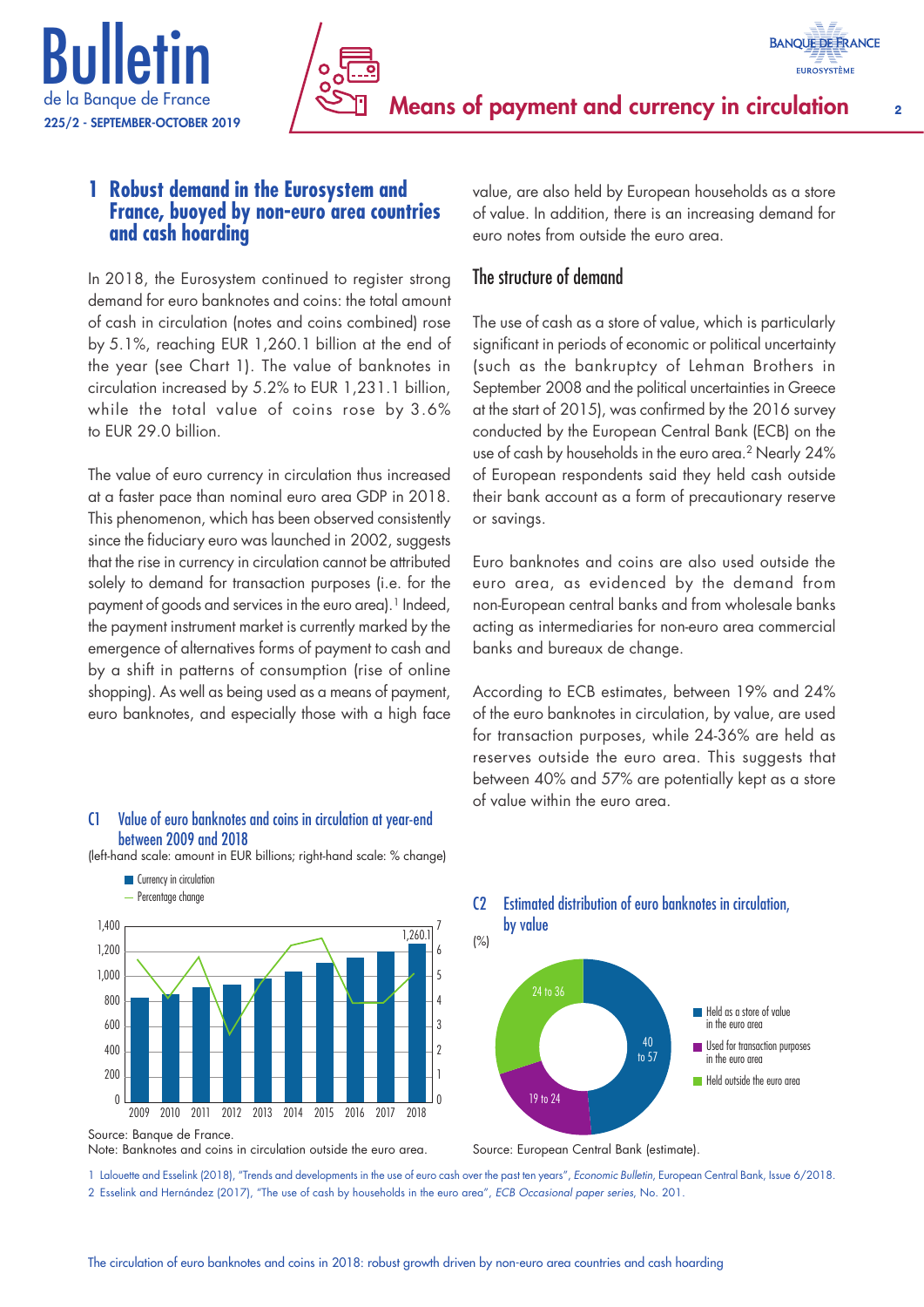

# Means of payment and currency in circulation 3

## Holding of cash in France

In France it is difficult to evaluate the demand for cash among resident economic actors. The actual number of notes and coins held within French territory can only be estimated, as those withdrawn from the country's two note-issuing institutions (the Banque de France for metropolitan France and the IEDOM for the overseas territories using the euro) may in fact be spent or held in another country. Similarly, a coin or banknote issued in another euro area country may be spent in France and ultimately end up being lodged with the Banque de France or the IEDOM. This "migration" of banknotes and coins between euro area countries – linked notably to tourism and cross-border purchases – means there is no way of knowing exactly how many coins and banknotes are in circulation in each Eurosystem member country. Since 2002, the difference between the total number of banknotes disbursed via a central bank's counters and those lodged with the same central bank has been referred to as "national net issuance" rather than "national circulation" (see glossary).

As at 31 December 2018, France's net issuance amounted to EUR 138.7 billion, representing a rise of 7.5% versus the previous year. Net coin issuance in turn amounted to EUR 3.6 billion, representing a rise of 3.0% versus end-2017.

It is likely that these figures differ substantially from the value of banknotes and coins actually held in France due to the migration of cash between euro area countries. To illustrate the scale of this phenomenon, since the introduction of the euro in 2002, the Banque de France and IEDOM have received more EUR 5, EUR 200 and EUR 500 notes via their counters than they have effectively issued. The same is true for the 1 euro coin.

### Decline in the use of cash for transaction purposes in France

Only a fraction of France's total net issuance appears to be held for transaction purposes. A 2017 study by the Banque de France's Cash Management Directorate

estimated that some EUR 12.2 billion worth of notes are held for use in payments throughout France.<sup>3</sup> Faced with increasing competition from cashless payment instruments and changes in patterns of consumption, banknotes and coins are being used less and less as a means of payment, as illustrated by the fall in the value of banknote withdrawals at ATMs and bank counters: -2.2% in 2018 versus 2017.

**BANQUE DE FRANCE EUROSYSTÈME** 

Cashless means of payment, especially contactless and mobile payments, and the rise in online purchases, are eating into the segment of the market traditionally dominated by cash: low-value, everyday purchases. French data from the aforementioned ECB survey<sup>4</sup> show that the average value of a cash transaction in France is EUR 7.5.

## Lower use of cash as a store of value in France

Although there is little documentation on the phenomenon, cash appears to be used less as a store of value in France than in the rest of the euro area. According to the ECB survey, France ranks last in the Eurosystem for the number of respondents saying they hold cash as a form of precautionary reserve or savings (15%).

## **2 The cash cycle: the production and circulation of coins and banknotes in France**

# Production of new coins and banknotes

The production of euro banknotes and coins follows two different patterns.

• The production of new banknotes is coordinated by the ECB. Each year the ECB and the 19 euro area national central banks (NCBs) estimate the number of new banknotes that will be needed over the next two years. The total volume of notes to be produced is then split between the NCBs according to their shares in the ECB's paid-up capital. Each NCB is then free to either manufacture its allotted share itself or outsource production to private printers. Once produced, the banknotes are exchanged between the NCBs according to their respective needs.

<sup>3</sup> Politronacci, Ninlias, Palazzeschi and Torre (2017), "The demand for cash in France: review of evidence", International cash conference 2017.

<sup>4</sup> Politronacci, Moret, Bounie and François (2018), "Use of cash in France: the payment method of choice for low-value purchases", *Bulletin de la Banque de France*.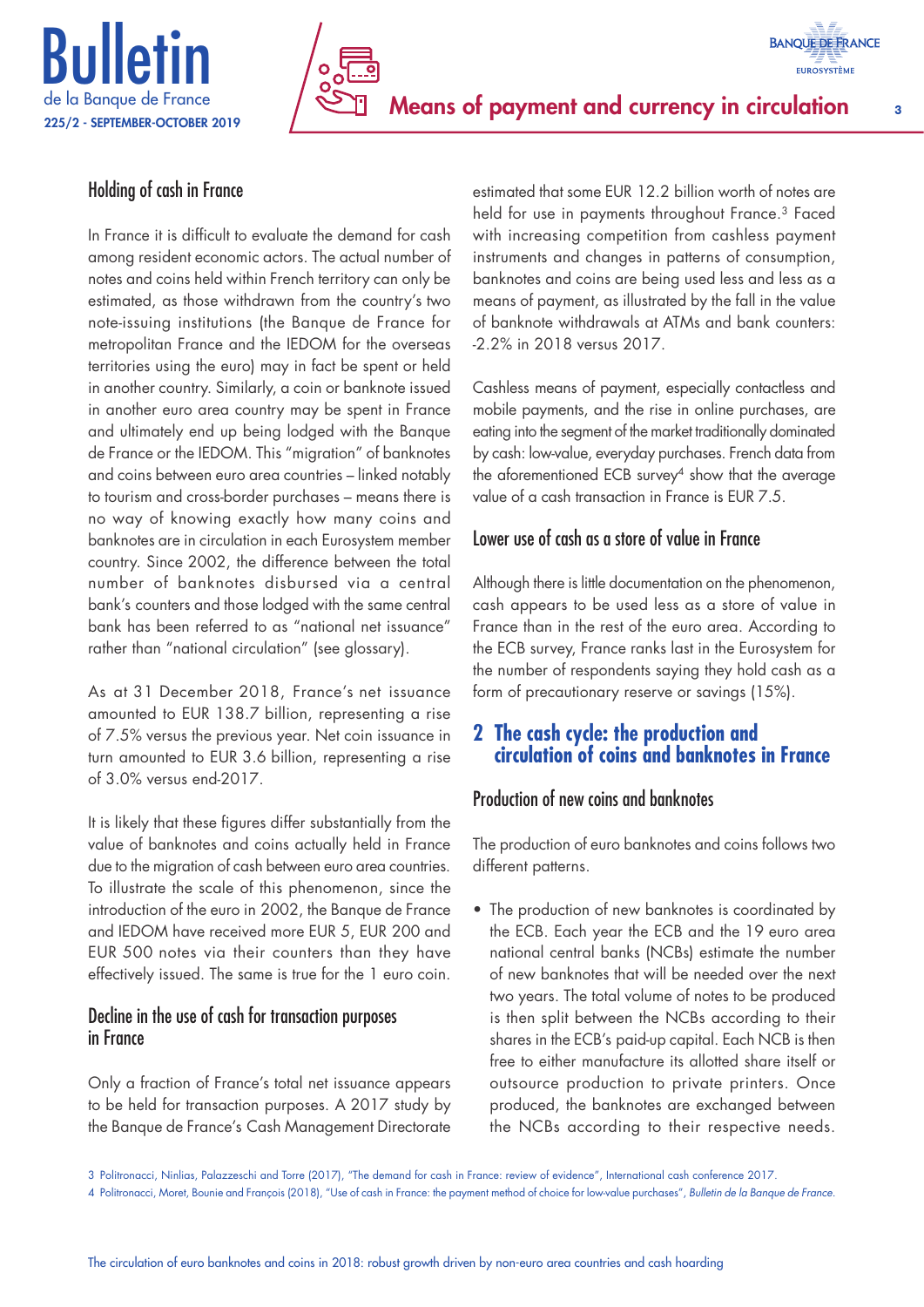





#### Diagram Organisation of the cash industry in France: the banknote cycle

Source: Banque de France.

The Banque de France manufactures its quota of banknotes itself in the Puy-de-Dôme department: the security paper is manufactured by its subsidiary Europafi located in Vic-le-Comte, and the banknotes are then printed at the Banque de France's printing works in Chamalières.

• The production and circulation of euro coins remains the responsibility of national governments. In France, coins are manufactured by the *Monnaie de Paris*  (Paris Mint) and then put into circulation or withdrawn from use by the Banque de France on behalf of the state. These latter tasks are performed by the IEDOM in those territories within its remit.

In 2018, the Banque de France printed close to 20% of all new euro banknotes (795.4 million of the 4.0 billion

produced in the Eurosystem). It also took delivery of 711 million new coins manufactured by the Paris Mint.

## The circulation of banknotes and coins in France

Once the banknotes and coins have been manufactured and delivered, the Banque de France and IEDOM distribute them via their network of cash processing sites. Cash-in-transit firms (CITs) collect the notes and coins from Banque de France or IEDOM counters on behalf of credit institutions, which in turn make the cash available to the general public.

In 2018, 5.7 billion banknotes with a total value of EUR 143.6 billion were withdrawn from Banque de France and IEDOM counters, along with 1.3 billion coins with a total value of  $FUR 541.4$  million.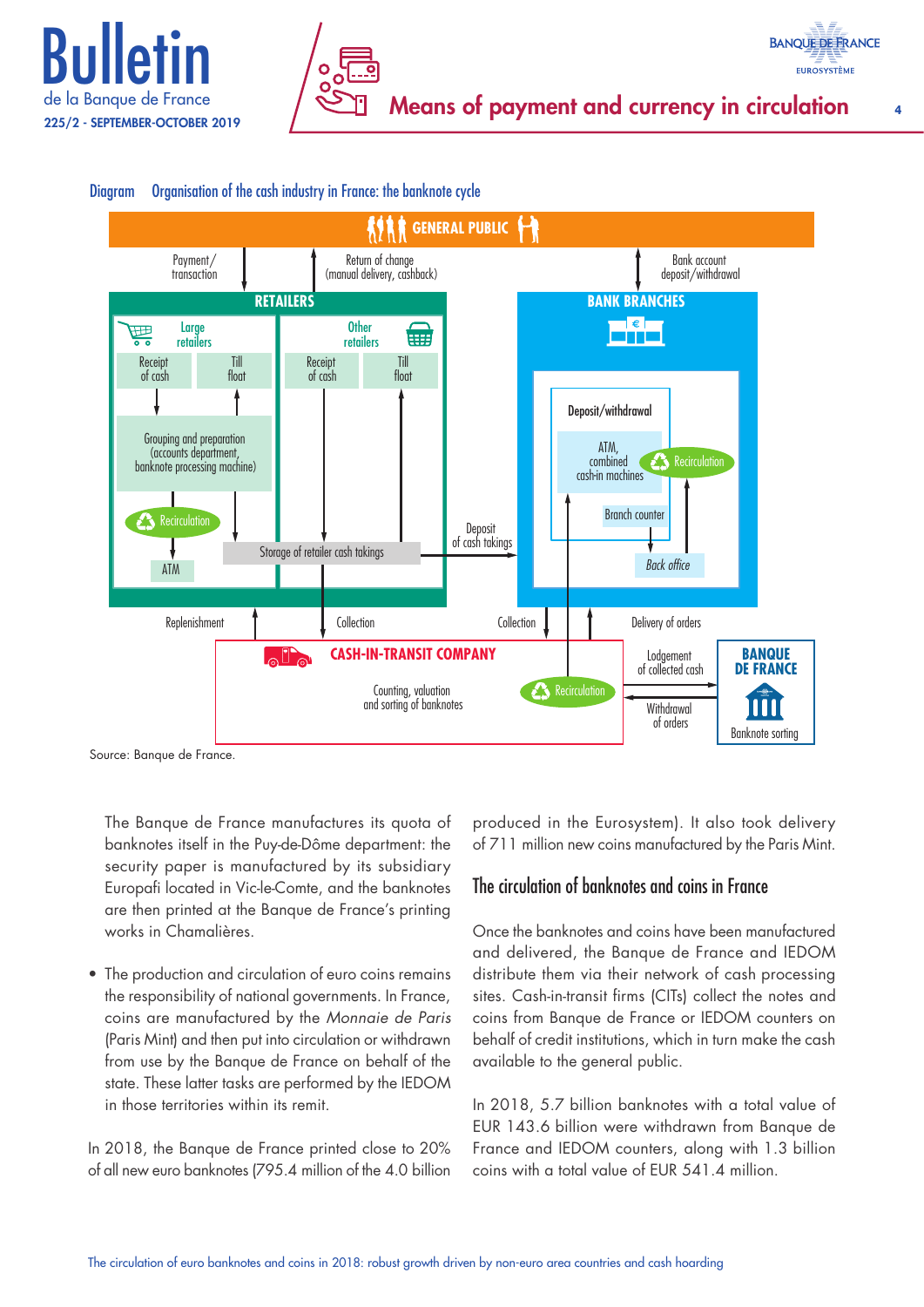



#### BOX

#### Banknote authentication

The Banque de France contributes actively to the fight against counterfeiting and provides its expertise to cash industry professionals. In 2018, it delivered banknote authentication training to some 21,000 professional cash handlers (cash centre or bank staff, retailers, tradespeople and any other individuals handling cash). This service, which is provided free of charge by one of the Bank's 200 trainers, is designed to teach cash handlers to recognise banknote security features using the "Feel-Look-Tilt" method.

- Feel to check the crispness of the paper and the raised print on the front of the note.
- Look to see the window containing the portrait of Europa, the watermark, the security thread, the incomplete number showing the value of the banknote, the hologram patch and the colour-shifting ink.
- Tilt to reveal the emerald number and the hologram stripe showing the value of the banknote, the euro symbol and rainbow-coloured lines.

The banknotes and coins then circulate between different economic actors, principally banks, merchants and consumers. The public obtains banknotes from credit institutions, mainly via their ATMs but also over the counter at bank branches. Under a decree5 passed at the end of 2018 and supplemented by an order<sup>6</sup> passed at the start of 2019, merchants are now authorised, subject to a strict framework, to distribute cash to customers purchasing goods or services in their stores. This practice, known as cashback, is nonetheless restricted: the minimum purchase amount is set at EUR 1 and a maximum of EUR 60 of cash can be provided with each purchase. In addition, the service is not available for payments by cheque or payment vouchers, including those in electronic form.7

Once spent, banknotes and coins are returned to bank branches or collected directly by CITs (in the large general retail sector, for example), and then lodged at Banque de France or IEDOM counters.

**BANQUE DE FRANCE EUROSYSTÈME** 

In 2018, 5.4 billion banknotes with a total value of EUR 133.9 billion, were returned to Banque de France and IEDOM counters, or one in six banknotes lodged with euro area NCBs. With regard to coins, a total of 669.5 million units with a value of EUR 435.7 million were lodged with the Banque de France and IEDOM, of which 56.5 million were submitted for the *Pièces jaunes* fundraising campaign that the Bank helps to run as part of its corporate social responsibility.

### **3 The Banque de France – a central player in maintaining the quality of banknotes and coins**

Banknotes lodged with the Banque de France and IEDOM are sorted to ensure they are genuine and of good quality: withdrawal of counterfeit notes from circulation, destruction of those that have become unfit for use and recirculation of fit banknotes. These activities are carried out by a network of cash processing sites. A total of 50 were in operation at end-2018: 44 in metropolitan France, including the Centre Fiduciaire Nord de France cash centre (CEFINOF) in Sainghin-en-Mélantois, which was opened to CITs in the autumn of 2016, and 6 in the overseas departments and collectivities that have the euro as their currency. In addition, the Centre Fiduciaire Paris La Courneuve opened its doors in May 2019. It is the Bank's second fully automated site and the largest cash centre in Europe.

Banknotes can also be sorted and authenticated by private operators (banks, CITs or operators from the retail sector), under the supervision of the Banque de France. At end-2018, the Banque de France had two types of agreement in place with private operators:

• an agreement signed with 88 credit institutions setting out the terms and conditions for recirculating

<sup>5</sup> Conseil d'État Decree No 2018-1224 of 24 December 2018.

<sup>6</sup> Order of 29 January 2019 on the provision of information to consumers on the prices and conditions applicable to the delivery of cash as part of a payment transaction.

<sup>7</sup> Meal vouchers, holiday vouchers, etc.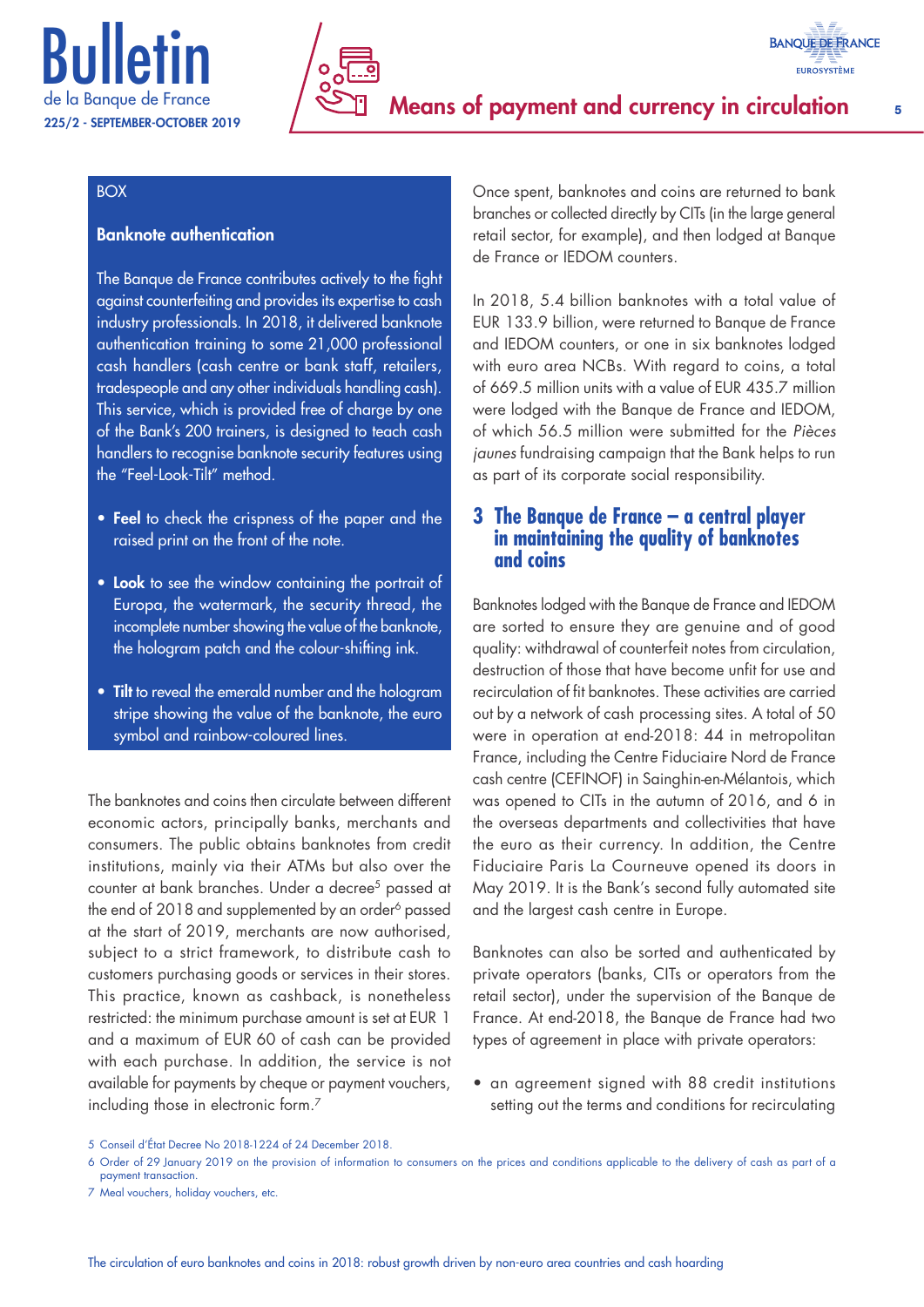

banknotes that have not come from a central bank via ATMs;

• an agreement signed with 173 private operators authorising them to process banknotes and setting out the criteria for banknote sorting.

The Banque de France has entrusted the IEDOM with managing relationships with private operators based in the overseas departments and collectivities (signature of agreements, collection of statistics and on and off-site supervision).

In total, 5.7 billion banknotes were put into circulation by Banque de France and IEDOM cash processing sites in 2018 (new and recirculated banknotes) and 2.0 billion were put directly back into circulation by private operators (external recycling). The Banque de France remains the central player in the management of currency in circulation in France, even though external recycling has increased in recent years.

As a result, the Banque de France has reinforced its system of supervision: in 2018 its cash processing network trained 6 heads of inspection and 150 staff, enabling it to carry out 452 audits of bank branches and banknote processing sites. These on-site inspections are used to check that operators' activities comply with European standards (and the national versions of these standards), and can lead to a temporary ban on the use of a particular piece of equipment, or to the suspension of the entire recirculation agreement. The main anomalies detected in 2018 related to failures to comply with operating procedures, and to poorly maintained or defective equipment.

In contrast with its role for banknotes, the Banque de France is not responsible for maintaining the quality of the euro coins in circulation. This task falls to CITs, who authenticate, count, sort and package the coins before lodging them with the Banque de France. The Bank only carries out these tasks for coins collected as part of the *Pièces jaunes* fundraising campaign. Unfit or counterfeit coins are then returned to the Paris Mint. In terms of supervision, the Banque de France had 27 coin processing agreements in place with private operators as at end-2018, and carried out 31 sites inspections over the course of the year.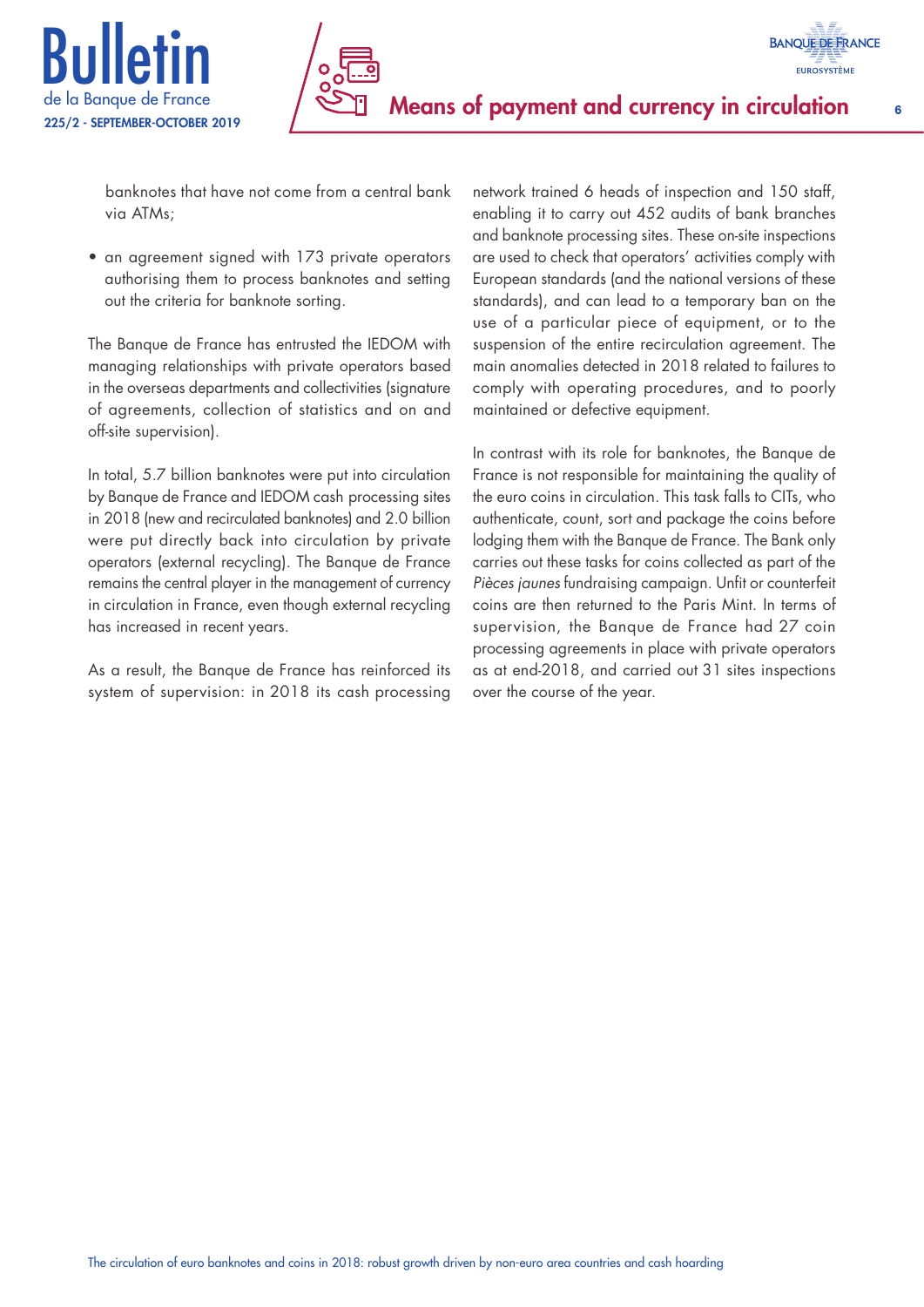



# **Appendix 1** Banque de France cash processing sites in 2018



Source: Banque de France.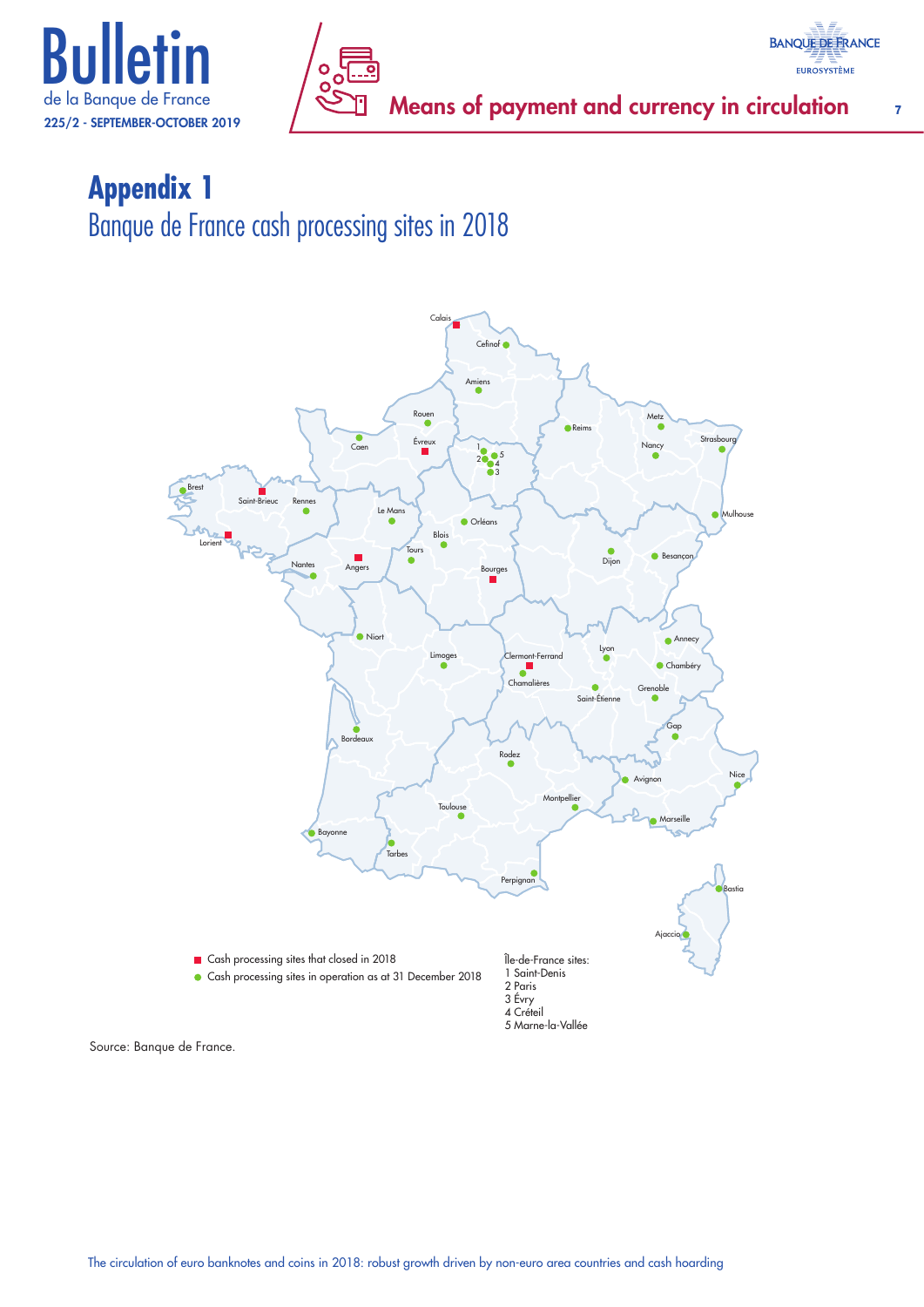

# **Appendix 2** Banknote and coin statistics in 2018

### TA1 Net issuance and circulation of banknotes and coins in 2018, France and the Eurosystem

(value in EUR billions; volume in billions; change in %)

|                                          | Value   | Year-on-year change | Volume | Year-on-year change |  |  |  |
|------------------------------------------|---------|---------------------|--------|---------------------|--|--|--|
| Banknotes                                |         |                     |        |                     |  |  |  |
| Banque de France and IEDOM <sup>a)</sup> | 138.7   | 7.5                 | 5.5    | 7.1                 |  |  |  |
| Eurosystem                               | 1.231.1 | 5.2                 | 22.6   | 5.6                 |  |  |  |
| Coins                                    |         |                     |        |                     |  |  |  |
| Banque de France and IEDOM <sup>a)</sup> | 3.6     | 3.0                 | 20.9   | 3.                  |  |  |  |
| Eurosystem                               | 29.0    | 3.6                 | 130.7  | 3.7                 |  |  |  |

Source: Banque de France.

a) IEDOM: *Institut d'émission des départements d'outre-mer* (the French overseas departments' note-issuing bank).

#### TA2 Withdrawals of banknotes and coins in 2018, France and the Eurosystem

(value: in EUR billions for banknotes, in EUR millions for coins; volume in millions; change in %)

|                        |         | ັ                   |          |                     |
|------------------------|---------|---------------------|----------|---------------------|
|                        | Value   | Year-on-year change | Volume   | Year-on-year change |
| <b>Banknotes</b>       |         |                     |          |                     |
| Metropolitan France    | 134.6   | $-9.0$              | 5,435.9  | $-10.2$             |
| IEDOM <sup>a)</sup>    | 8.9     | 0.3                 | 298.9    | $-1.5$              |
| <b>Whole of France</b> | 143.6   | $-8.4$              | 5,734.8  | $-9.8$              |
| Eurosystem             | 1,080.0 | $-2.9$              | 33,661.9 | $-4.3$              |
| Coins                  |         |                     |          |                     |
| Metropolitan France    | 522.2   | $-15.6$             | 218.2    | $-14.1$             |
| IEDOM <sup>a)</sup>    | 19.2    | $-5.0$              | 77.2     | $-4.3$              |
| <b>Whole of France</b> | 541.4   | $-15.2$             | 1,295.4  | $-13.6$             |
| Eurosystem             | 6,114.4 | $-5.7$              | 17,906.3 | $-4.5$              |

Source: Banque de France.

a) IEDOM: *Institut d'émission des départements d'outre-mer* (the French overseas departments' note-issuing bank).

#### TA3 Lodgements of banknotes and coins in 2018, France and the Eurosystem

(value: in EUR billions for banknotes, in EUR millions for coins; volume in millions; change in %)

|                        | Value   | Year-on-year change | Volume   | Year-on-year change |
|------------------------|---------|---------------------|----------|---------------------|
| <b>Banknotes</b>       |         |                     |          |                     |
| Metropolitan France    | 125.8   | -9.9                | 5,088.7  | $-10.8$             |
| IEDOM <sup>a)</sup>    | 8.1     | 0.8                 | 279.3    | $-0.8$              |
| <b>Whole of France</b> | 133.9   | $-9.3$              | 5,368.0  | $-10.3$             |
| Eurosystem             | 1,017.4 | $-4.5$              | 32,419.0 | $-4.5$              |
| Coins                  |         |                     |          |                     |
| Metropolitan France    | 424.6   | $-13.0$             | 651.8    | $-5.5$              |
| IEDOM <sup>a)</sup>    | 11.0    | $-12.0$             | 17.7     | $-7.5$              |
| <b>Whole of France</b> | 435.7   | $-13.0$             | 669.5    | $-5.6$              |
| Eurosystem             | 5,116.5 | $-5.4$              | 13,231.6 | $-2.7$              |

Source: Banque de France.

a) IEDOM: *Institut d'émission des départements d'outre-mer* (the French overseas departments' note-issuing bank).